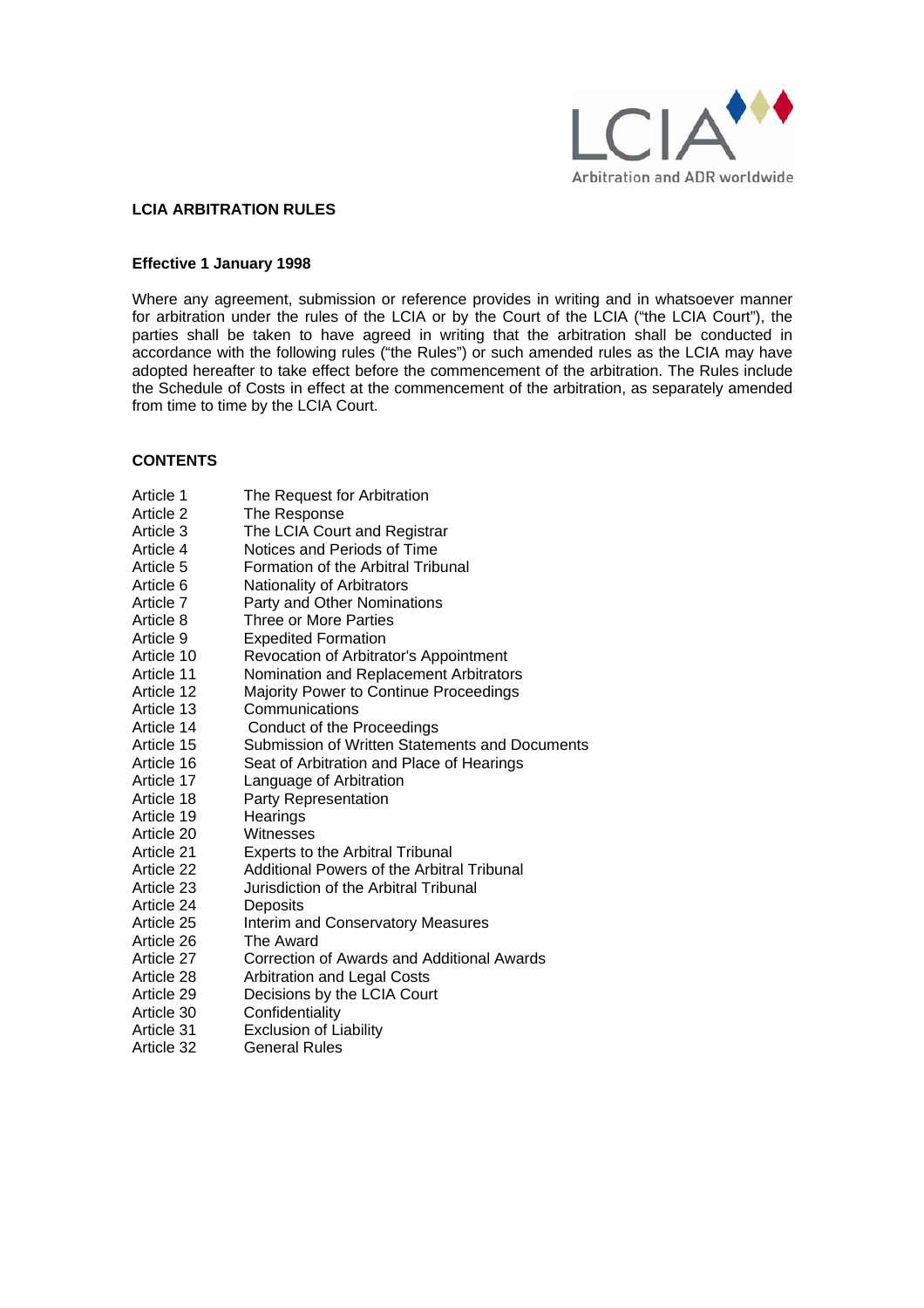## **Article 1 The Request for Arbitration**

- 1.1 Any party wishing to commence an arbitration under these Rules ("the Claimant") shall send to the Registrar of the LCIA Court ("the Registrar") a written request for arbitration ("the Request"), containing or accompanied by:
- (a) the names, addresses, telephone, facsimile, telex and e-mail numbers (if known) of the parties to the arbitration and of their legal representatives;
- (b) a copy of the written arbitration clause or separate written arbitration agreement invoked by the Claimant ("the Arbitration Agreement"), together with a copy of the contractual documentation in which the arbitration clause is contained or in respect of which the arbitration arises;
- (c) a brief statement describing the nature and circumstances of the dispute, and specifying the claims advanced by the Claimant against another party to the arbitration ("the Respondent");
- (d) a statement of any matters (such as the seat or language(s) of the arbitration, or the number of arbitrators, or their qualifications or identities) on which the parties have already agreed in writing for the arbitration or in respect of which the Claimant wishes to make a proposal;
- (e) if the Arbitration Agreement calls for party nomination of arbitrators, the name, address, telephone, facsimile, telex and e-mail numbers (if known) of the Claimant's nominee;
- (f) the fee prescribed in the Schedule of Costs (without which the Request shall be treated as not having been received by the Registrar and the arbitration as not having been commenced);
- (g) confirmation to the Registrar that copies of the Request (including all accompanying documents) have been or are being served simultaneously on all other parties to the arbitration by one or more means of service to be identified in such confirmation.
- 1.2 The date of receipt by the Registrar of the Request shall be treated as the date on which the arbitration has commenced for all purposes. The Request (including all accompanying documents) should be submitted to the Registrar in two copies where a sole arbitrator should be appointed, or, if the parties have agreed or the Claimant considers that three arbitrators should be appointed, in four copies.

#### **Article 2 The Response**

- 2.1 Within 30 days of service of the Request on the Respondent, (or such lesser period fixed by the LCIA Court), the Respondent shall send to the Registrar a written response to the Request ("the Response"), containing or accompanied by:
- (a) confirmation or denial of all or part of the claims advanced by the Claimant in the Request;
- (b) a brief statement describing the nature and circumstances of any counterclaims advanced by the Respondent against the Claimant;
- (c) comment in response to any statements contained in the Request, as called for under Article 1.1(d), on matters relating to the conduct of the arbitration;
- (d) if the Arbitration Agreement calls for party nomination of arbitrators, the name, address, telephone, facsimile, telex and e-mail numbers (if known) of the Respondent's nominee; and
- (e) confirmation to the Registrar that copies of the Response (including all accompanying documents) have been or are being served simultaneously on all other parties to the arbitration by one or more means of service to be identified in such confirmation.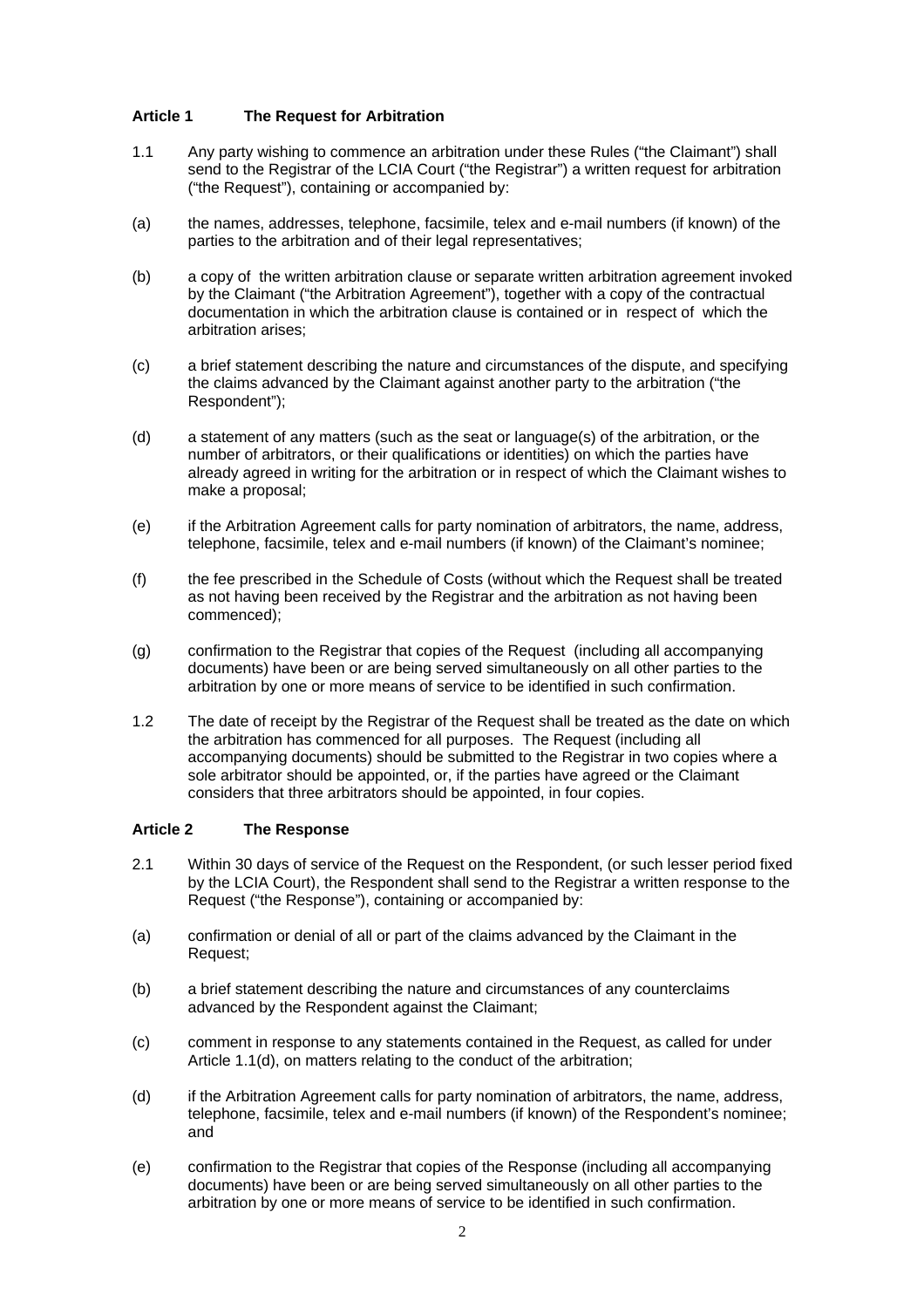- 2.2 The Response (including all accompanying documents) should be submitted to the Registrar in two copies, or if the parties have agreed or the Respondent considers that three arbitrators should be appointed, in four copies.
- 2.3 Failure to send a Response shall not preclude the Respondent from denying any claim or from advancing a counterclaim in the arbitration. However, if the Arbitration Agreement calls for party nomination of arbitrators, failure to send a Response or to nominate an arbitrator within time or at all shall constitute an irrevocable waiver of that party's opportunity to nominate an arbitrator.

# **Article 3 The LCIA Court and Registrar**

- 3.1 The functions of the LCIA Court under these Rules shall be performed in its name by the President or a Vice-President of the LCIA Court or by a division of three or five members of the LCIA Court appointed by the President or a Vice-President of the LCIA Court, as determined by the President.
- 3.2 The functions of the Registrar under these Rules shall be performed by the Registrar or any deputy Registrar of the LCIA Court under the supervision of the LCIA Court.
- 3.3 All communications from any party or arbitrator to the LCIA Court shall be addressed to the Registrar.

## **Article 4 Notices and Periods of Time**

- 4.1 Any notice or other communication that may be or is required to be given by a party under these Rules shall be in writing and shall be delivered by registered postal or courier service or transmitted by facsimile, telex, e-mail or any other means of telecommunication that provide a record of its transmission.
- 4.2 A party's last-known residence or place of business during the arbitration shall be a valid address for the purpose of any notice or other communication in the absence of any notification of a change to such address by that party to the other parties, the Arbitral Tribunal and the Registrar.
- 4.3 For the purpose of determining the date of commencement of a time limit, a notice or other communication shall be treated as having been received on the day it is delivered or, in the case of telecommunications, transmitted in accordance with Articles 4.1 and 4.2.
- 4.4 For the purpose of determining compliance with a time limit, a notice or other communication shall be treated as having been sent, made or transmitted if it is dispatched in accordance with Articles 4.1 and 4.2 prior to or on the date of the expiration of the time-limit.
- 4.5 Notwithstanding the above, any notice or communication by one party may be addressed to another party in the manner agreed in writing between them or, failing such agreement, according to the practice followed in the course of their previous dealings or in whatever manner ordered by the Arbitral Tribunal.
- 4.6 For the purpose of calculating a period of time under these Rules, such period shall begin to run on the day following the day when a notice or other communication is received. If the last day of such period is an official holiday or a non-business day at the residence or place of business of the addressee, the period is extended until the first business day which follows. Official holidays or non-business days occurring during the running of the period of time are included in calculating that period.
- 4.7 The Arbitral Tribunal may at any time extend (even where the period of time has expired) or abridge any period of time prescribed under these Rules or under the Arbitration Agreement for the conduct of the arbitration, including any notice or communication to be served by one party on any other party.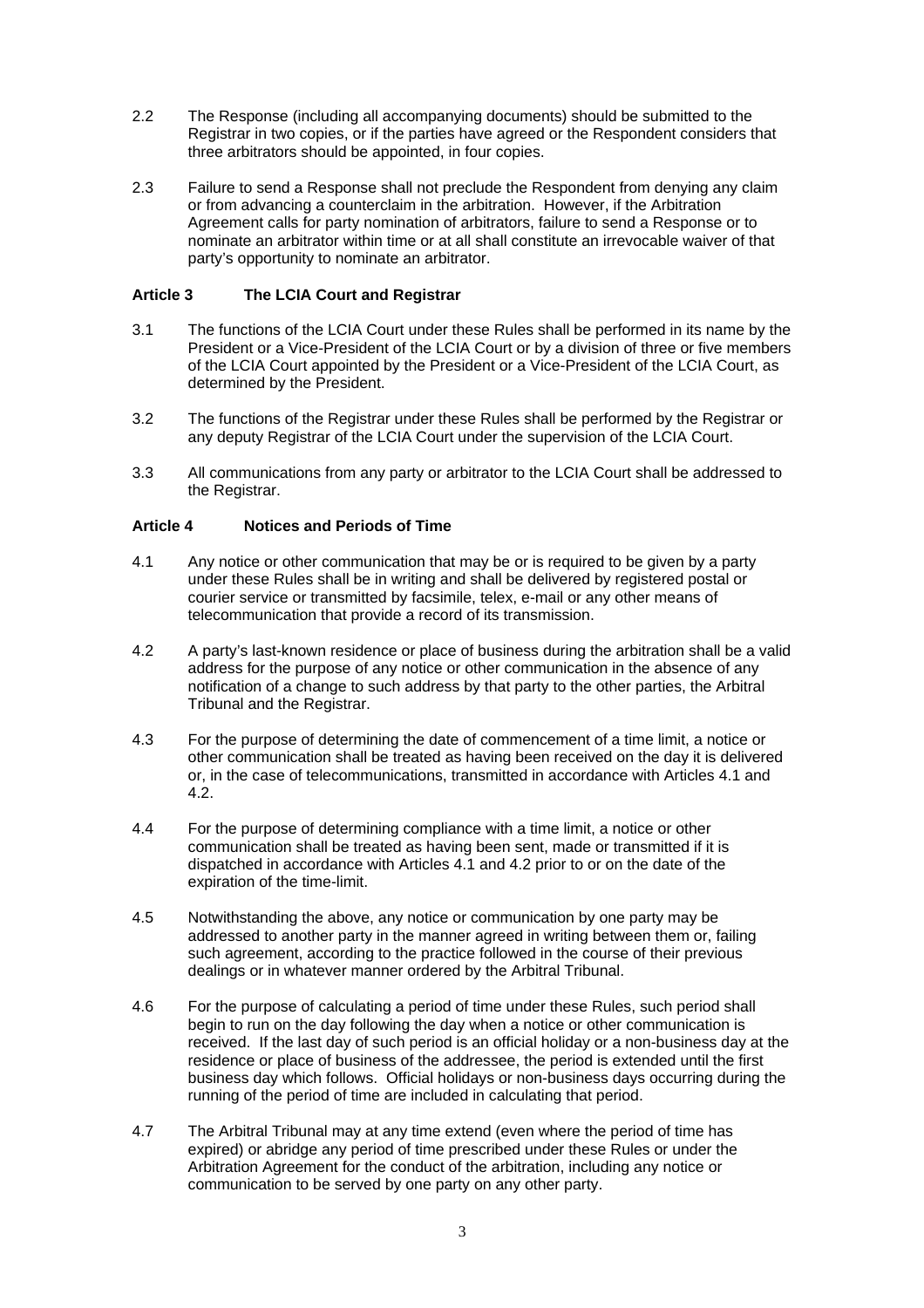# **Article 5 Formation of the Arbitral Tribunal**

- 5.1 The expression "the Arbitral Tribunal" in these Rules includes a sole arbitrator or all the arbitrators where more than one. All references to an arbitrator shall include the masculine and feminine. (References to the President, Vice-President and members of the LCIA Court, the Registrar or deputy Registrar, expert, witness, party and legal representative shall be similarly understood).
- 5.2 All arbitrators conducting an arbitration under these Rules shall be and remain at all times impartial and independent of the parties; and none shall act in the arbitration as advocates for any party. No arbitrator, whether before or after appointment, shall advise any party on the merits or outcome of the dispute.
- 5.3 Before appointment by the LCIA Court, each arbitrator shall furnish to the Registrar a written resume of his past and present professional positions; he shall agree in writing upon fee rates conforming to the Schedule of Costs; and he shall sign a declaration to the effect that there are no circumstances known to him likely to give rise to any justified doubts as to his impartiality or independence, other than any circumstances disclosed by him in the declaration. Each arbitrator shall thereby also assume a continuing duty forthwith to disclose any such circumstances to the LCIA Court, to any other members of the Arbitral Tribunal and to all the parties if such circumstances should arise after the date of such declaration and before the arbitration is concluded.
- 5.4 The LCIA Court shall appoint the Arbitral Tribunal as soon as practicable after receipt by the Registrar of the Response or after the expiry of 30 days following service of the Request upon the Respondent if no Response is received by the Registrar (or such lesser period fixed by the LCIA Court). The LCIA Court may proceed with the formation of the Arbitral Tribunal notwithstanding that the Request is incomplete or the Response is missing, late or incomplete. A sole arbitrator shall be appointed unless the parties have agreed in writing otherwise, or unless the LCIA Court determines that in view of all the circumstances of the case a three-member tribunal is appropriate.
- 5.5 The LCIA Court alone is empowered to appoint arbitrators. The LCIA Court will appoint arbitrators with due regard for any particular method or criteria of selection agreed in writing by the parties. In selecting arbitrators consideration will be given to the nature of the transaction, the nature and circumstances of the dispute, the nationality, location and languages of the parties and (if more than two) the number of parties.
- 5.6 In the case of a three-member Arbitral Tribunal, the chairman (who will not be a partynominated arbitrator) shall be appointed by the LCIA Court.

## **Article 6 Nationality of Arbitrators**

- 6.1 Where the parties are of different nationalities, a sole arbitrator or chairman of the Arbitral Tribunal shall not have the same nationality as any party unless the parties who are not of the same nationality as the proposed appointee all agree in writing otherwise.
- 6.2 The nationality of parties shall be understood to include that of controlling shareholders or interests.
- 6.3 For the purpose of this Article, a person who is a citizen of two or more states shall be treated as a national of each state; and citizens of the European Union shall be treated as nationals of its different Member States and shall not be treated as having the same nationality.

## **Article 7 Party and Other Nominations**

 7.1 If the parties have agreed that any arbitrator is to be appointed by one or more of them or by any third person, that agreement shall be treated as an agreement to nominate an arbitrator for all purposes. Such nominee may only be appointed by the LCIA Court as arbitrator subject to his prior compliance with Article 5.3. The LCIA Court may refuse to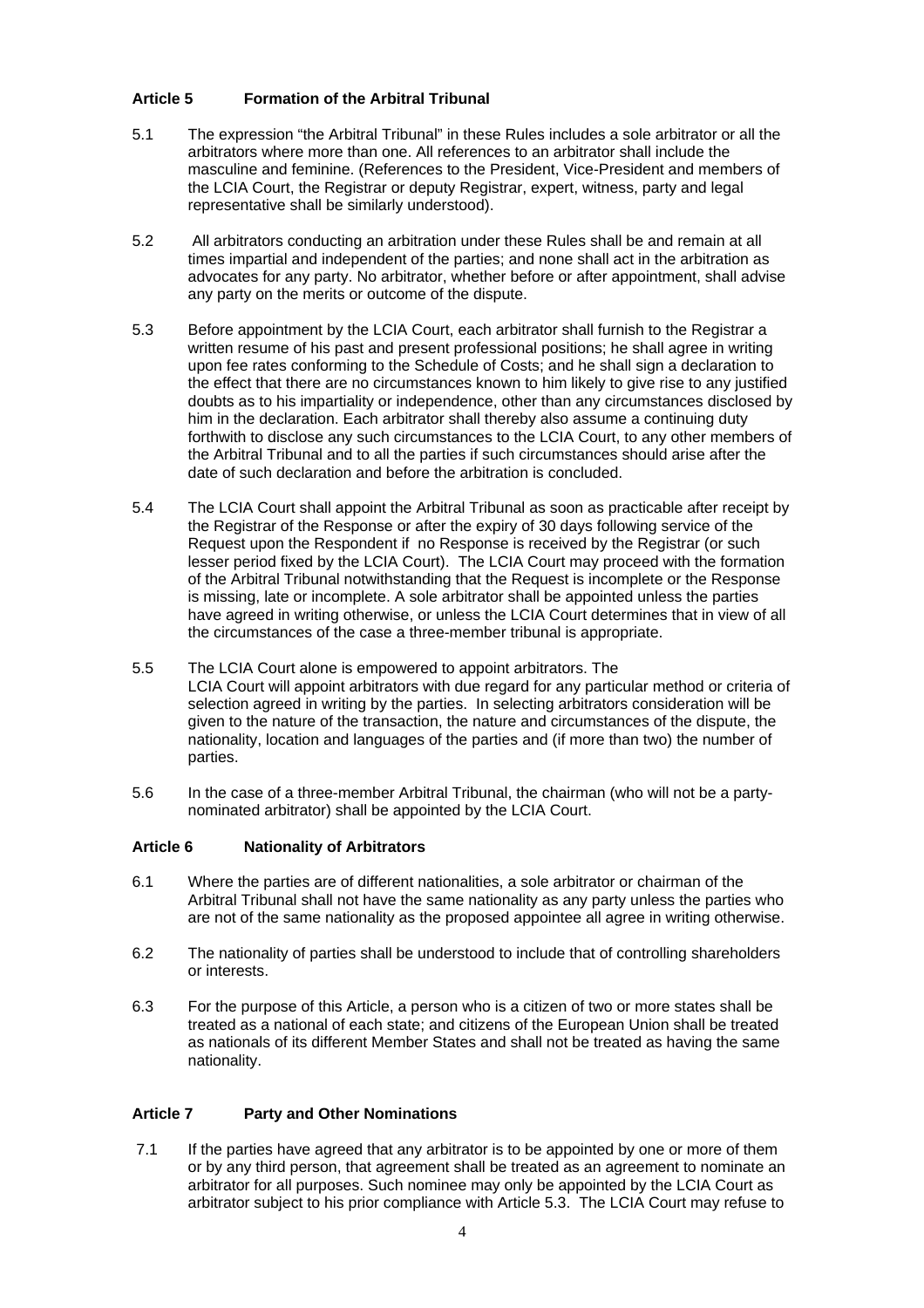appoint any such nominee if it determines that he is not suitable or independent or impartial.

7.2 Where the parties have howsoever agreed that the Respondent or any third person is to nominate an arbitrator and such nomination is not made within time or at all, the LCIA Court may appoint an arbitrator notwithstanding the absence of the nomination and without regard to any late nomination. Likewise, if the Request for Arbitration does not contain a nomination by the Claimant where the parties have howsoever agreed that the Claimant or a third person is to nominate an arbitrator, the LCIA Court may appoint an arbitrator notwithstanding the absence of the nomination and without regard to any late nomination.

### **Article 8 Three or More Parties**

- 8.1 Where the Arbitration Agreement entitles each party howsoever to nominate an arbitrator, the parties to the dispute number more than two and such parties have not all agreed in writing that the disputant parties represent two separate sides for the formation of the Arbitral Tribunal as Claimant and Respondent respectively, the LCIA Court shall appoint the Arbitral Tribunal without regard to any party's nomination.
- 8.2 In such circumstances, the Arbitration Agreement shall be treated for all purposes as a written agreement by the parties for the appointment of the Arbitral Tribunal by the LCIA Court.

### **Article 9 Expedited Formation**

- 9.1 In exceptional urgency, on or after the commencement of the arbitration, any party may apply to the LCIA Court for the expedited formation of the Arbitral Tribunal, including the appointment of any replacement arbitrator under Articles 10 and 11 of these Rules.
- 9.2 Such an application shall be made in writing to the LCIA Court, copied to all other parties to the arbitration; and it shall set out the specific grounds for exceptional urgency in the formation of the Arbitral Tribunal.
- 9.3 The LCIA Court may, in its complete discretion, abridge or curtail any time-limit under these Rules for the formation of the Arbitral Tribunal, including service of the Response and of any matters or documents adjudged to be missing from the Request. The LCIA Court shall not be entitled to abridge or curtail any other time-limit.

#### **Article 10 Revocation of Arbitrator's Appointment**

- 10.1 If either (a) any arbitrator gives written notice of his desire to resign as arbitrator to the LCIA Court, to be copied to the parties and the other arbitrators (if any) or (b) any arbitrator dies, falls seriously ill, refuses, or becomes unable or unfit to act, either upon challenge by a party or at the request of the remaining arbitrators, the LCIA Court may revoke that arbitrator's appointment and appoint another arbitrator. The LCIA Court shall decide upon the amount of fees and expenses to be paid for the former arbitrator's services (if any) as it may consider appropriate in all the circumstances.
- 10.2 If any arbitrator acts in deliberate violation of the Arbitration Agreement (including these Rules) or does not act fairly and impartially as between the parties or does not conduct or participate in the arbitration proceedings with reasonable diligence, avoiding unnecessary delay or expense, that arbitrator may be considered unfit in the opinion of the LCIA Court.
- 10.3 An arbitrator may also be challenged by any party if circumstances exist that give rise to justifiable doubts as to his impartiality or independence. A party may challenge an arbitrator it has nominated, or in whose appointment it has participated, only for reasons of which it becomes aware after the appointment has been made.
- 10.4 A party who intends to challenge an arbitrator shall, within 15 days of the formation of the Arbitral Tribunal or (if later) after becoming aware of any circumstances referred to in Article 10.1, 10.2 or 10.3, send a written statement of the reasons for its challenge to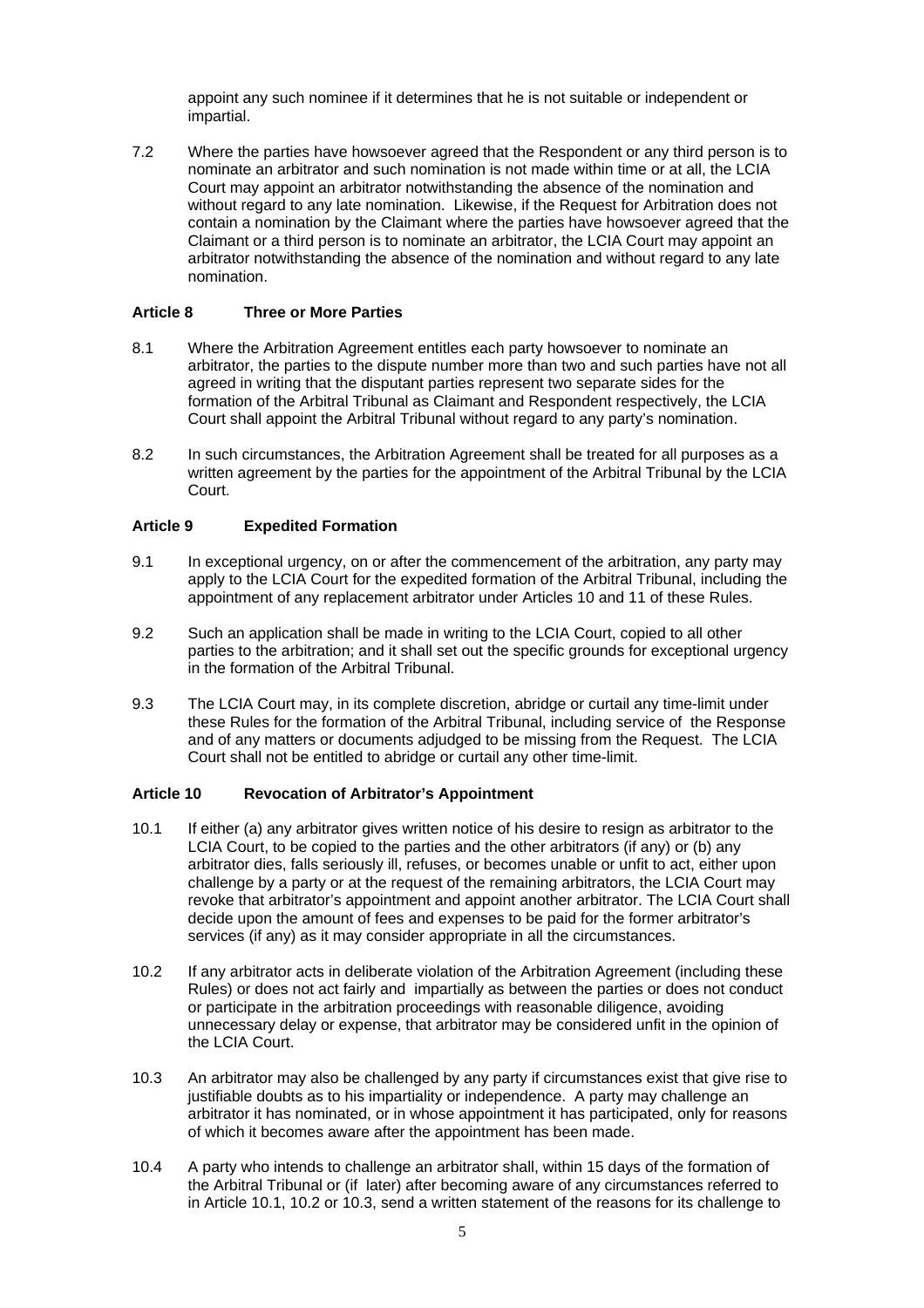the LCIA Court, the Arbitral Tribunal and all other parties. Unless the challenged arbitrator withdraws or all other parties agree to the challenge within 15 days of receipt of the written statement, the LCIA Court shall decide on the challenge.

## **Article 11 Nomination and Replacement of Arbitrators**

- 11.1 In the event that the LCIA Court determines that any nominee is not suitable or independent or impartial or if an appointed arbitrator is to be replaced for any reason, the LCIA Court shall have a complete discretion to decide whether or not to follow the original nominating process.
- 11.2 If the LCIA Court should so decide, any opportunity given to a party to make a renomination shall be waived if not exercised within 15 days (or such lesser time as the LCIA Court may fix), after which the LCIA Court shall appoint the replacement arbitrator.

## **Article 12 Majority Power to Continue Proceedings**

- 12.1 If any arbitrator on a three-member Arbitral Tribunal refuses or persistently fails to participate in its deliberations, the two other arbitrators shall have the power, upon their written notice of such refusal or failure to the LCIA Court, the parties and the third arbitrator, to continue the arbitration (including the making of any decision, ruling or award), notwithstanding the absence of the third arbitrator.
- 12.2 In determining whether to continue the arbitration, the two other arbitrators shall take into account the stage of the arbitration, any explanation made by the third arbitrator for his non-participation and such other matters as they consider appropriate in the circumstances of the case. The reasons for such determination shall be stated in any award, order or other decision made by the two arbitrators without the participation of the third arbitrator.
- 12.3 In the event that the two other arbitrators determine at any time not to continue the arbitration without the participation of the third arbitrator missing from their deliberations, the two arbitrators shall notify in writing the parties and the LCIA Court of such determination; and in that event, the two arbitrators or any party may refer the matter to the LCIA Court for the revocation of that third arbitrator's appointment and his replacement under Article 10.

# **Article 13 Communications between Parties and the Arbitral Tribunal**

- 13.1 Until the Arbitral Tribunal is formed, all communications between parties and arbitrators shall be made through the Registrar.
- 13.2 Thereafter, unless and until the Arbitral Tribunal directs that communications shall take place directly between the Arbitral Tribunal and the parties (with simultaneous copies to the Registrar), all written communications between the parties and the Arbitral Tribunal shall continue to be made through the Registrar.
- 13.3 Where the Registrar sends any written communication to one party on behalf of the Arbitral Tribunal, he shall send a copy to each of the other parties. Where any party sends to the Registrar any communication (including Written Statements and Documents under Article 15), it shall include a copy for each arbitrator; and it shall also send copies direct to all other parties and confirm to the Registrar in writing that it has done or is doing so.

# **Article 14 Conduct of the Proceedings**

14.1 The parties may agree on the conduct of their arbitral proceedings and they are encouraged to do so, consistent with the Arbitral Tribunal's general duties at all times:

(i) to act fairly and impartially as between all parties, giving each a reasonable opportunity of putting its case and dealing with that of its opponent; and

(ii) to adopt procedures suitable to the circumstances of the arbitration, avoiding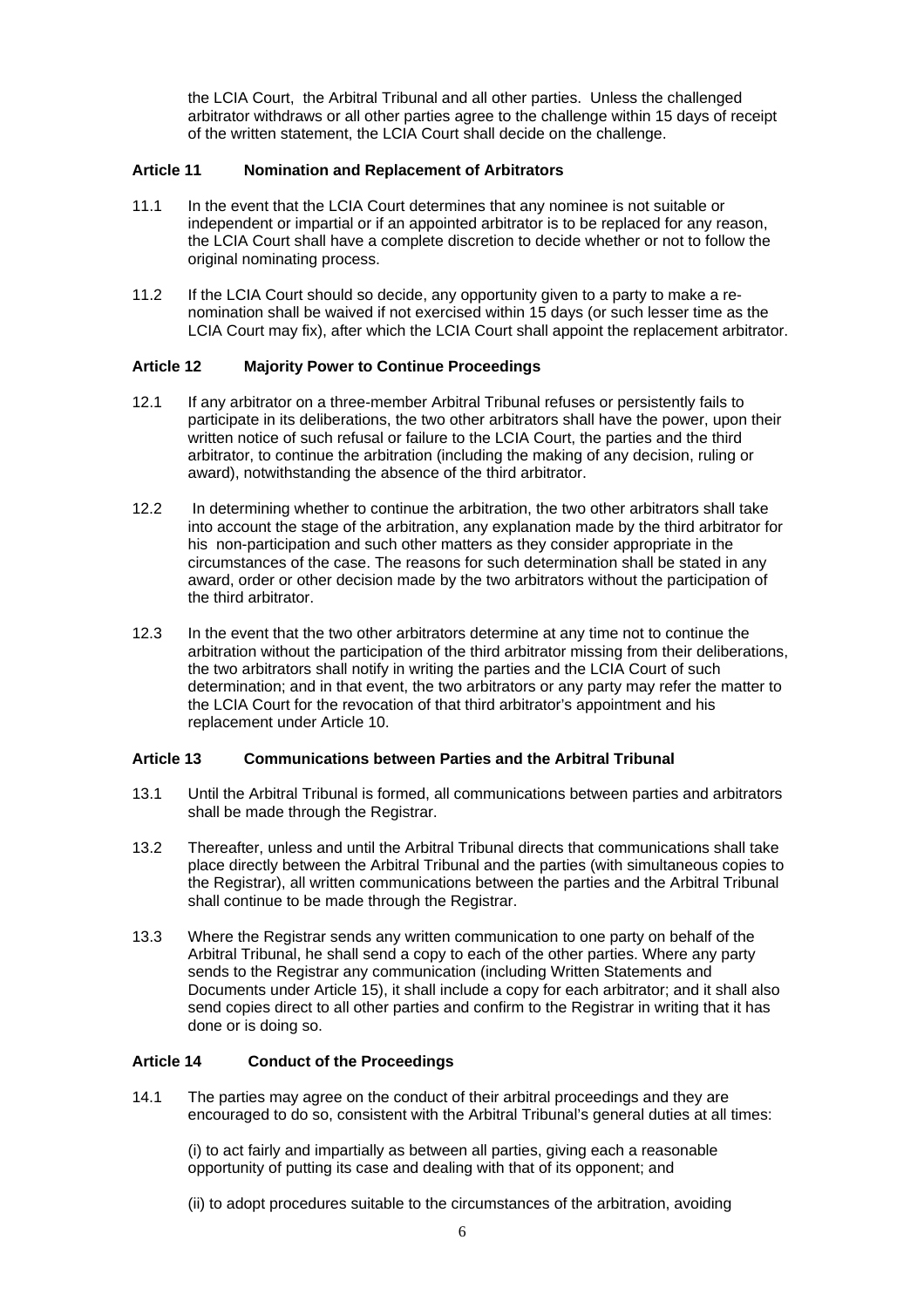unnecessary delay or expense, so as to provide a fair and efficient means for the final resolution of the parties' dispute.

Such agreements shall be made by the parties in writing or recorded in writing by the Arbitral Tribunal at the request of and with the authority of the parties.

- 14.2 Unless otherwise agreed by the parties under Article 14.1, the Arbitral Tribunal shall have the widest discretion to discharge its duties allowed under such law(s) or rules of law as the Arbitral Tribunal may determine to be applicable; and at all times the parties shall do everything necessary for the fair, efficient and expeditious conduct of the arbitration.
- 14.3 In the case of a three-member Arbitral Tribunal the chairman may, with the prior consent of the other two arbitrators, make procedural rulings alone.

#### **Article 15 Submission of Written Statements and Documents**

- 15.1 Unless the parties have agreed otherwise under Article 14.1 or the Arbitral Tribunal should determine differently, the written stage of the proceedings shall be as set out below.
- 15.2 Within 30 days of receipt of written notification from the Registrar of the formation of the Arbitral Tribunal, the Claimant shall send to the Registrar a Statement of Case setting out in sufficient detail the facts and any contentions of law on which it relies, together with the relief claimed against all other parties, save and insofar as such matters have not been set out in its Request.
- 15.3 Within 30 days of receipt of the Statement of Case or written notice from the Claimant that it elects to treat the Request as its Statement of Case, the Respondent shall send to the Registrar a Statement of Defence setting out in sufficient detail which of the facts and contentions of law in the Statement of Case or Request (as the case may be) it admits or denies, on what grounds and on what other facts and contentions of law it relies. Any counterclaims shall be submitted with the Statement of Defence in the same manner as claims are to be set out in the Statement of Case.
- 15.4 Within 30 days of receipt of the Statement of Defence, the Claimant shall send to the Registrar a Statement of Reply which, where there are any counterclaims, shall include a Defence to Counterclaim in the same manner as a defence is to be set out in the Statement of Defence.
- 15.5 If the Statement of Reply contains a Defence to Counterclaim, within 30 days of its receipt the Respondent shall send to the Registrar a Statement of Reply to Counterclaim.
- 15.6 All Statements referred to in this Article shall be accompanied by copies (or, if they are especially voluminous, lists) of all essential documents on which the party concerned relies and which have not previously been submitted by any party, and (where appropriate) by any relevant samples and exhibits.
- 15.7 As soon as practicable following receipt of the Statements specified in this Article, the Arbitral Tribunal shall proceed in such manner as has been agreed in writing by the parties or pursuant to its authority under these Rules.
- 15.8 If the Respondent fails to submit a Statement of Defence or the Claimant a Statement of Defence to Counterclaim, or if at any point any party fails to avail itself of the opportunity to present its case in the manner determined by Article 15.2 to 15.6 or directed by the Arbitral Tribunal, the Arbitral Tribunal may nevertheless proceed with the arbitration and make an award.

### **Article 16 Seat of Arbitration and Place of Hearings**

16.1 The parties may agree in writing the seat (or legal place) of their arbitration. Failing such a choice, the seat of arbitration shall be London, unless and until the LCIA Court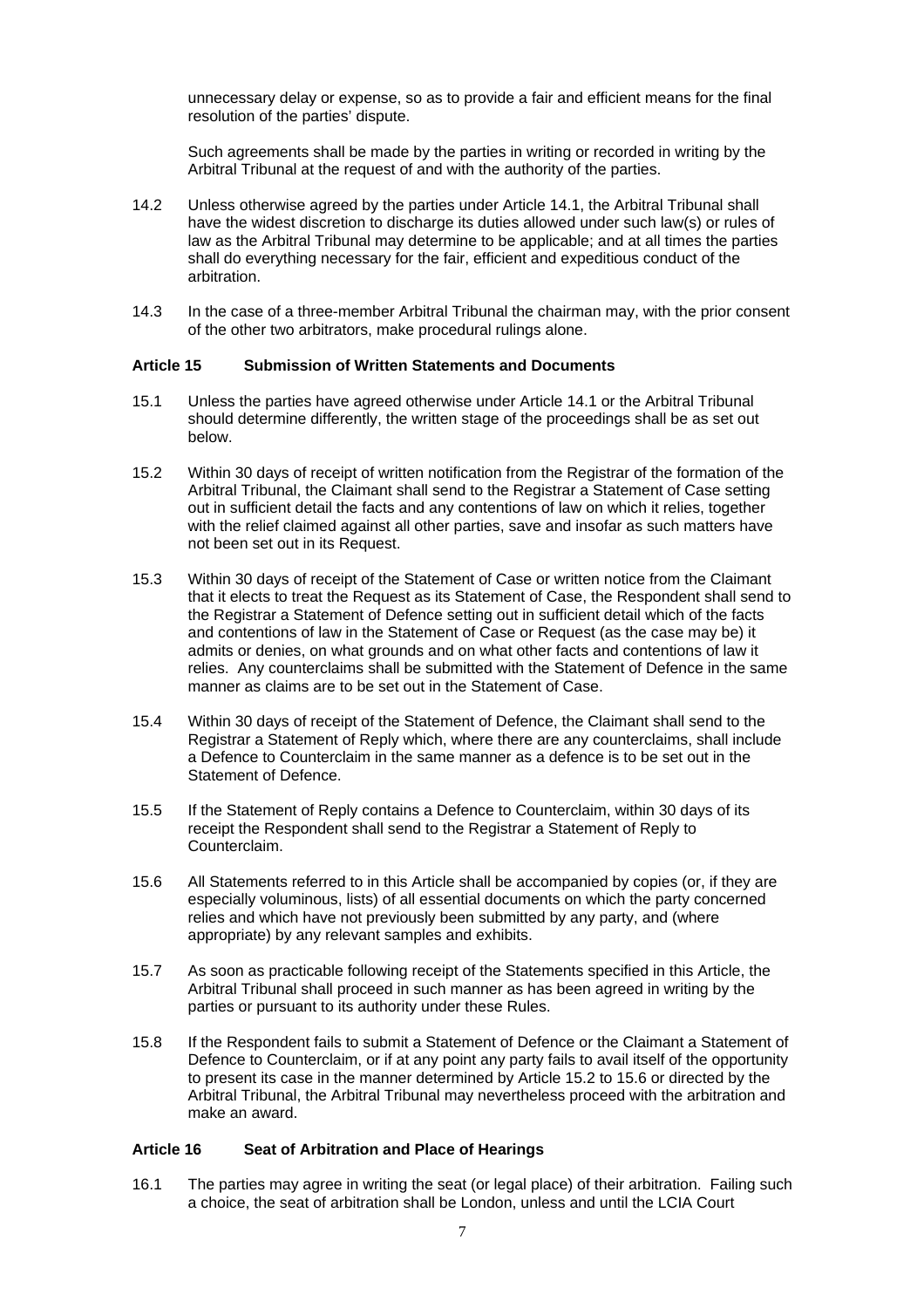determines in view of all the circumstances, and after having given the parties an opportunity to make written comment, that another seat is more appropriate.

- 16.2 The Arbitral Tribunal may hold hearings, meetings and deliberations at any convenient geographical place in its discretion; and if elsewhere than the seat of the arbitration, the arbitration shall be treated as an arbitration conducted at the seat of the arbitration and any award as an award made at the seat of the arbitration for all purposes.
- 16.3 The law applicable to the arbitration (if any) shall be the arbitration law of the seat of arbitration, unless and to the extent that the parties have expressly agreed in writing on the application of another arbitration law and such agreement is not prohibited by the law of the arbitral seat.

#### **Article 17 Language of Arbitration**

- 17.1 The initial language of the arbitration shall be the language of the Arbitration Agreement, unless the parties have agreed in writing otherwise and providing always that a nonparticipating or defaulting party shall have no cause for complaint if communications to and from the Registrar and the arbitration proceedings are conducted in English.
- 17.2 In the event that the Arbitration Agreement is written in more than one language, the LCIA Court may, unless the Arbitration Agreement provides that the arbitration proceedings shall be conducted in more than one language, decide which of those languages shall be the initial language of the arbitration.
- 17.3 Upon the formation of the Arbitral Tribunal and unless the parties have agreed upon the language or languages of the arbitration, the Arbitration Tribunal shall decide upon the language(s) of the arbitration, after giving the parties an opportunity to make written comment and taking into account the initial language of the arbitration and any other matter it may consider appropriate in all the circumstances of the case.
- 17.4 If any document is expressed in a language other than the language(s) of the arbitration and no translation of such document is submitted by the party relying upon the document, the Arbitral Tribunal or (if the Arbitral Tribunal has not been formed) the LCIA Court may order that party to submit a translation in a form to be determined by the Arbitral Tribunal or the LCIA Court, as the case may be.

#### **Article 18 Party Representation**

- 18.1 Any party may be represented by legal practitioners or any other representatives.
- 18.2 At any time the Arbitral Tribunal may require from any party proof of authority granted to its representative(s) in such form as the Arbitral Tribunal may determine.

### **Article 19 Hearings**

- 19.1 Any party which expresses a desire to that effect has the right to be heard orally before the Arbitral Tribunal on the merits of the dispute, unless the parties have agreed in writing on documents-only arbitration.
- 19.2 The Arbitral Tribunal shall fix the date, time and physical place of any meetings and hearings in the arbitration, and shall give the parties reasonable notice thereof.
- 19.3 The Arbitral Tribunal may in advance of any hearing submit to the parties a list of questions which it wishes them to answer with special attention.
- 19.4 All meetings and hearings shall be in private unless the parties agree otherwise in writing or the Arbitral Tribunal directs otherwise.
- 19.5 The Arbitral Tribunal shall have the fullest authority to establish time-limits for meetings and hearings, or for any parts thereof.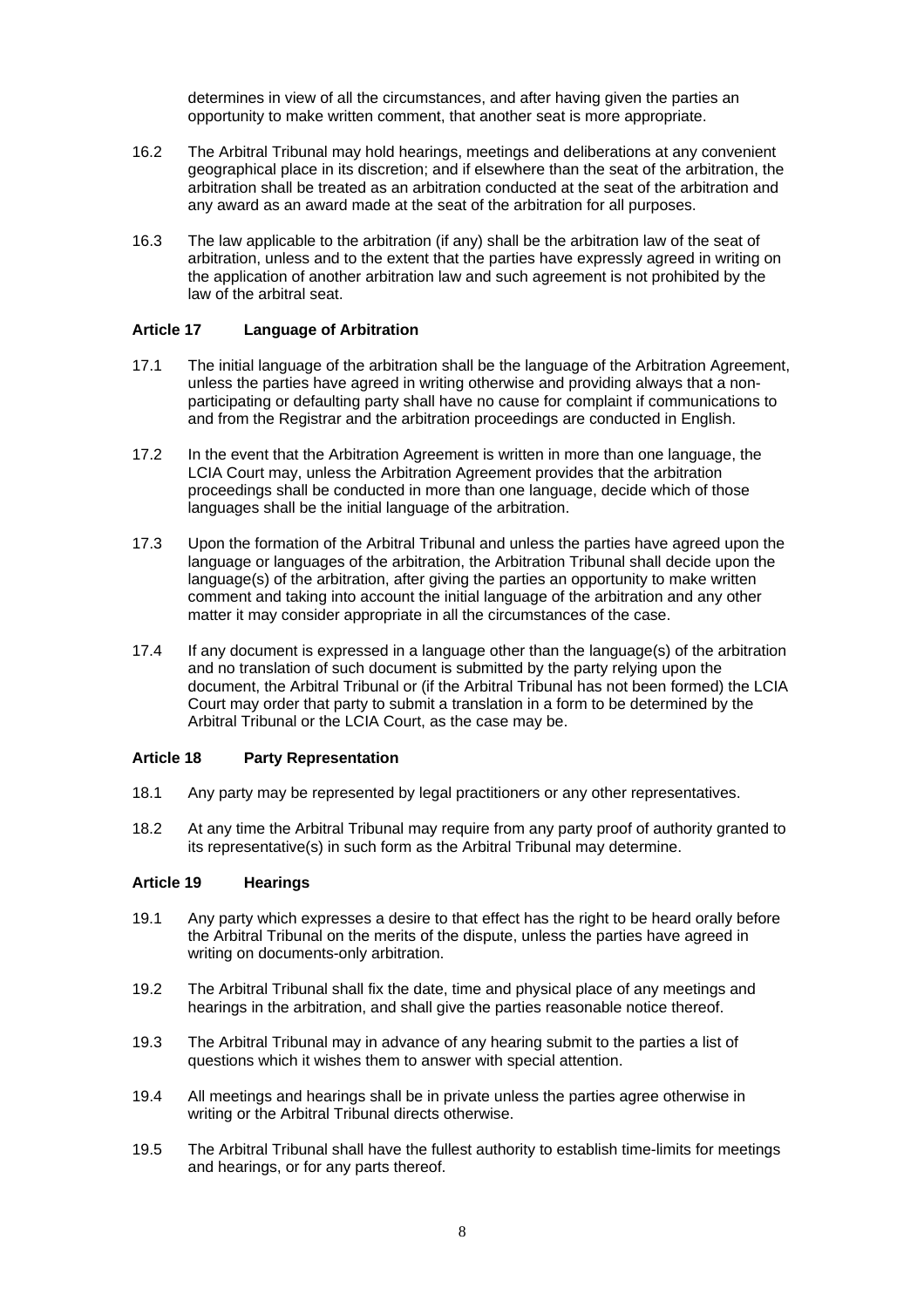# **Article 20 Witnesses**

- 20.1 Before any hearing, the Arbitral Tribunal may require any party to give notice of the identity of each witness that party wishes to call (including rebuttal witnesses), as well as the subject matter of that witness's testimony, its content and its relevance to the issues in the arbitration.
- 20.2 The Arbitral Tribunal may also determine the time, manner and form in which such materials should be exchanged between the parties and presented to the Arbitral Tribunal; and it has a discretion to allow, refuse, or limit the appearance of witnesses (whether witness of fact or expert witness).
- 20.3 Subject to any order otherwise by the Arbitral Tribunal, the testimony of a witness may be presented by a party in written form, either as a signed statement or as a sworn affidavit.
- 20.4 Subject to Article 14.1 and 14.2, any party may request that a witness, on whose testimony another party seeks to rely, should attend for oral questioning at a hearing before the Arbitral Tribunal. If the Arbitral Tribunal orders that other party to produce the witness and the witness fails to attend the oral hearing without good cause, the Arbitral Tribunal may place such weight on the written testimony (or exclude the same altogether) as it considers appropriate in the circumstances of the case.
- 20.5 Any witness who gives oral evidence at a hearing before the Arbitral Tribunal may be questioned by each of the parties under the control of the Arbitral Tribunal. The Arbitral Tribunal may put questions at any stage of his evidence.
- 20.6 Subject to the mandatory provisions of any applicable law, it shall not be improper for any party or its legal representatives to interview any witness or potential witness for the purpose of presenting his testimony in written form or producing him as an oral witness.
- 20.7 Any individual intending to testify to the Arbitral Tribunal on any issue of fact or expertise shall be treated as a witness under these Rules notwithstanding that the individual is a party to the arbitration or was or is an officer, employee or shareholder of any party.

## **Article 21 Experts to the Arbitral Tribunal**

- 21.1 Unless otherwise agreed by the parties in writing, the Arbitral Tribunal:
- (a) may appoint one or more experts to report to the Arbitral Tribunal on specific issues, who shall be and remain impartial and independent of the parties throughout the arbitration proceedings; and
- (b) may require a party to give any such expert any relevant information or to provide access to any relevant documents, goods, samples, property or site for inspection by the expert.
- 21.2 Unless otherwise agreed by the parties in writing, if a party so requests or if the Arbitral Tribunal considers it necessary, the expert shall, after delivery of his written or oral report to the Arbitral Tribunal and the parties, participate in one or more hearings at which the parties shall have the opportunity to question the expert on his report and to present expert witnesses in order to testify on the points at issue.
- 21.3 The fees and expenses of any expert appointed by the Arbitral Tribunal under this Article shall be paid out of the deposits payable by the parties under Article 24 and shall form part of the costs of the arbitration.

# **Article 22 Additional Powers of the Arbitral Tribunal**

22.1 Unless the parties at any time agree otherwise in writing, the Arbitral Tribunal shall have the power, on the application of any party or of its own motion, but in either case only after giving the parties a reasonable opportunity to state their views: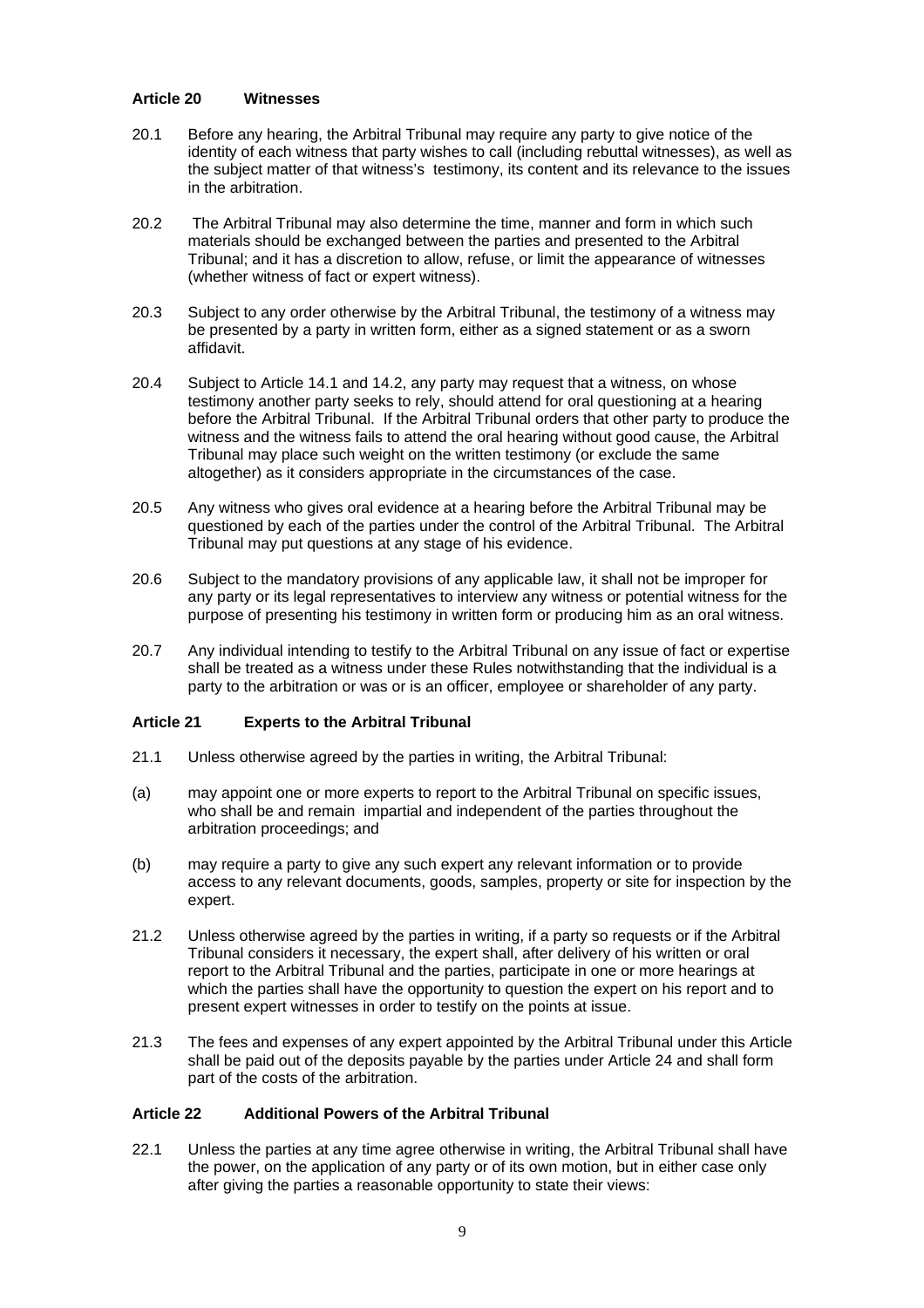- (a) to allow any party, upon such terms (as to costs and otherwise) as it shall determine, to amend any claim, counterclaim, defence and reply;
- (b) to extend or abbreviate any time-limit provided by the Arbitration Agreement or these Rules for the conduct of the arbitration or by the Arbitral Tribunal's own orders;
- (c) to conduct such enquiries as may appear to the Arbitral Tribunal to be necessary or expedient, including whether and to what extent the Arbitral Tribunal should itself take the initiative in identifying the issues and ascertaining the relevant facts and the law(s) or rules of law applicable to the arbitration, the merits of the parties' dispute and the Arbitration Agreement;
- (d) to order any party to make any property, site or thing under its control and relating to the subject matter of the arbitration available for inspection by the Arbitral Tribunal, any other party, its expert or any expert to the Arbitral Tribunal;
- (e) to order any party to produce to the Arbitral Tribunal, and to the other parties for inspection, and to supply copies of, any documents or classes of documents in their possession, custody or power which the Arbitral Tribunal determines to be relevant;
- (f) to decide whether or not to apply any strict rules of evidence (or any other rules) as to the admissibility, relevance or weight of any material tendered by a party on any matter of fact or expert opinion; and to determine the time, manner and form in which such material should be exchanged between the parties and presented to the Arbitral Tribunal;
- (g) to order the correction of any contract between the parties or the Arbitration Agreement, but only to the extent required to rectify any mistake which the Arbitral Tribunal determines to be common to the parties and then only if and to the extent to which the law(s) or rules of law applicable to the contract or Arbitration Agreement permit such correction; and
- (h) to allow, only upon the application of a party, one or more third persons to be joined in the arbitration as a party provided any such third person and the applicant party have consented thereto in writing, and thereafter to make a single final award, or separate awards, in respect of all parties so implicated in the arbitration;
- 22.2 By agreeing to arbitration under these Rules, the parties shall be treated as having agreed not to apply to any state court or other judicial authority for any order available from the Arbitral Tribunal under Article 22.1, except with the agreement in writing of all parties.
- 22.3 The Arbitral Tribunal shall decide the parties' dispute in accordance with the law(s) or rules of law chosen by the parties as applicable to the merits of their dispute. If and to the extent that the Arbitral Tribunal determines that the parties have made no such choice, the Arbitral Tribunal shall apply the law(s) or rules of law which it considers appropriate.
- 22.4 The Arbitral Tribunal shall only apply to the merits of the dispute principles deriving from "ex aequo et bono", "amiable composition" or "honourable engagement" where the parties have so agreed expressly in writing.

## **Article 23 Jurisdiction of the Arbitral Tribunal**

- 23.1 The Arbitral Tribunal shall have the power to rule on its own jurisdiction, including any objection to the initial or continuing existence, validity or effectiveness of the Arbitration Agreement. For that purpose, an arbitration clause which forms or was intended to form part of another agreement shall be treated as an arbitration agreement independent of that other agreement. A decision by the Arbitral Tribunal that such other agreement is non-existent, invalid or ineffective shall not entail ipso jure the non-existence, invalidity or ineffectiveness of the arbitration clause.
- 23.2 A plea by a Respondent that the Arbitral Tribunal does not have jurisdiction shall be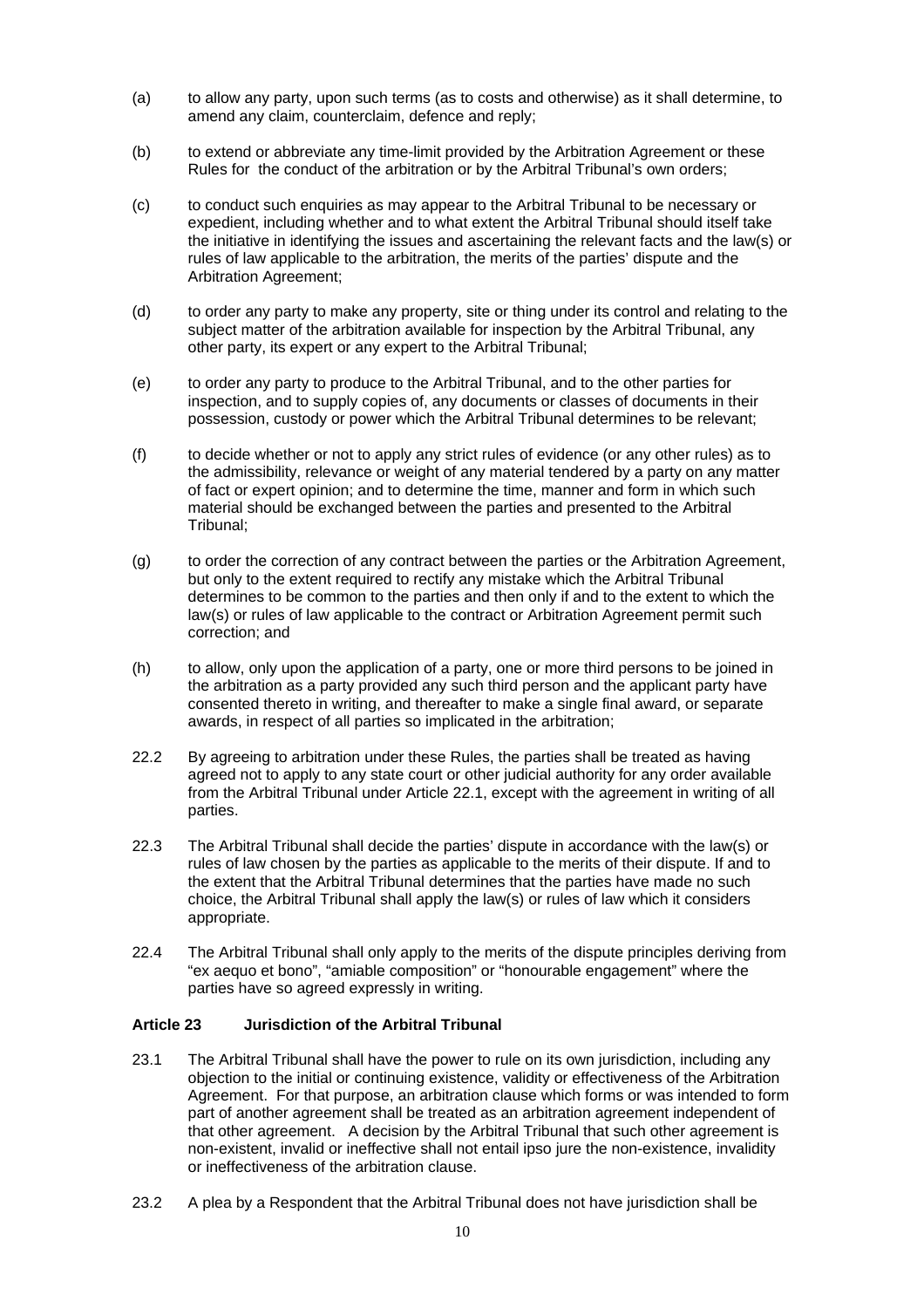treated as having been irrevocably waived unless it is raised not later than the Statement of Defence; and a like plea by a Respondent to Counterclaim shall be similarly treated unless it is raised no later than the Statement of Defence to Counterclaim. A plea that the Arbitral Tribunal is exceeding the scope of its authority shall be raised promptly after the Arbitral Tribunal has indicated its intention to decide on the matter alleged by any party to be beyond the scope of its authority, failing which such plea shall also be treated as having been waived irrevocably. In any case, the Arbitral Tribunal may nevertheless admit an untimely plea if it considers the delay justified in the particular circumstances.

- 23.3 The Arbitral Tribunal may determine the plea to its jurisdiction or authority in an award as to jurisdiction or later in an award on the merits, as it considers appropriate in the circumstances.
- 23.4 By agreeing to arbitration under these Rules, the parties shall be treated as having agreed not to apply to any state court or other judicial authority for any relief regarding the Arbitral Tribunal's jurisdiction or authority, except with the agreement in writing of all parties to the arbitration or the prior authorisation of the Arbitral Tribunal or following the latter's award ruling on the objection to its jurisdiction or authority.

### **Article 24 Deposits**

- 24.1 The LCIA Court may direct the parties, in such proportions as it thinks appropriate, to make one or several interim or final payments on account of the costs of the arbitration. Such deposits shall be made to and held by the LCIA and from time to time may be released by the LCIA Court to the arbitrator(s), any expert appointed by the Arbitral Tribunal and the LCIA itself as the arbitration progresses.
- 24.2 The Arbitral Tribunal shall not proceed with the arbitration without ascertaining at all times from the Registrar or any deputy Registrar that the LCIA is in requisite funds.
- 24.3 In the event that a party fails or refuses to provide any deposit as directed by the LCIA Court, the LCIA Court may direct the other party or parties to effect a substitute payment to allow the arbitration to proceed (subject to any award on costs). In such circumstances, the party paying the substitute payment shall be entitled to recover that amount as a debt immediately due from the defaulting party.
- 24.4 Failure by a claimant or counterclaiming party to provide promptly and in full the required deposit may be treated by the LCIA Court and the Arbitral Tribunal as a withdrawal of the claim or counterclaim respectively.

#### **Article 25 Interim and Conservatory Measures**

- 25.1 The Arbitral Tribunal shall have the power, unless otherwise agreed by the parties in writing, on the application of any party:
- (a) to order any respondent party to a claim or counterclaim to provide security for all or part of the amount in dispute, by way of deposit or bank guarantee or in any other manner and upon such terms as the Arbitral Tribunal considers appropriate. Such terms may include the provision by the claiming or counterclaiming party of a cross-indemnity, itself secured in such manner as the Arbitral Tribunal considers appropriate, for any costs or losses incurred by such respondent in providing security. The amount of any costs and losses payable under such cross-indemnity may be determined by the Arbitral Tribunal in one or more awards;
- (b) to order the preservation, storage, sale or other disposal of any property or thing under the control of any party and relating to the subject matter of the arbitration; and
- (c) to order on a provisional basis, subject to final determination in an award, any relief which the Arbitral Tribunal would have power to grant in an award, including a provisional order for the payment of money or the disposition of property as between any parties.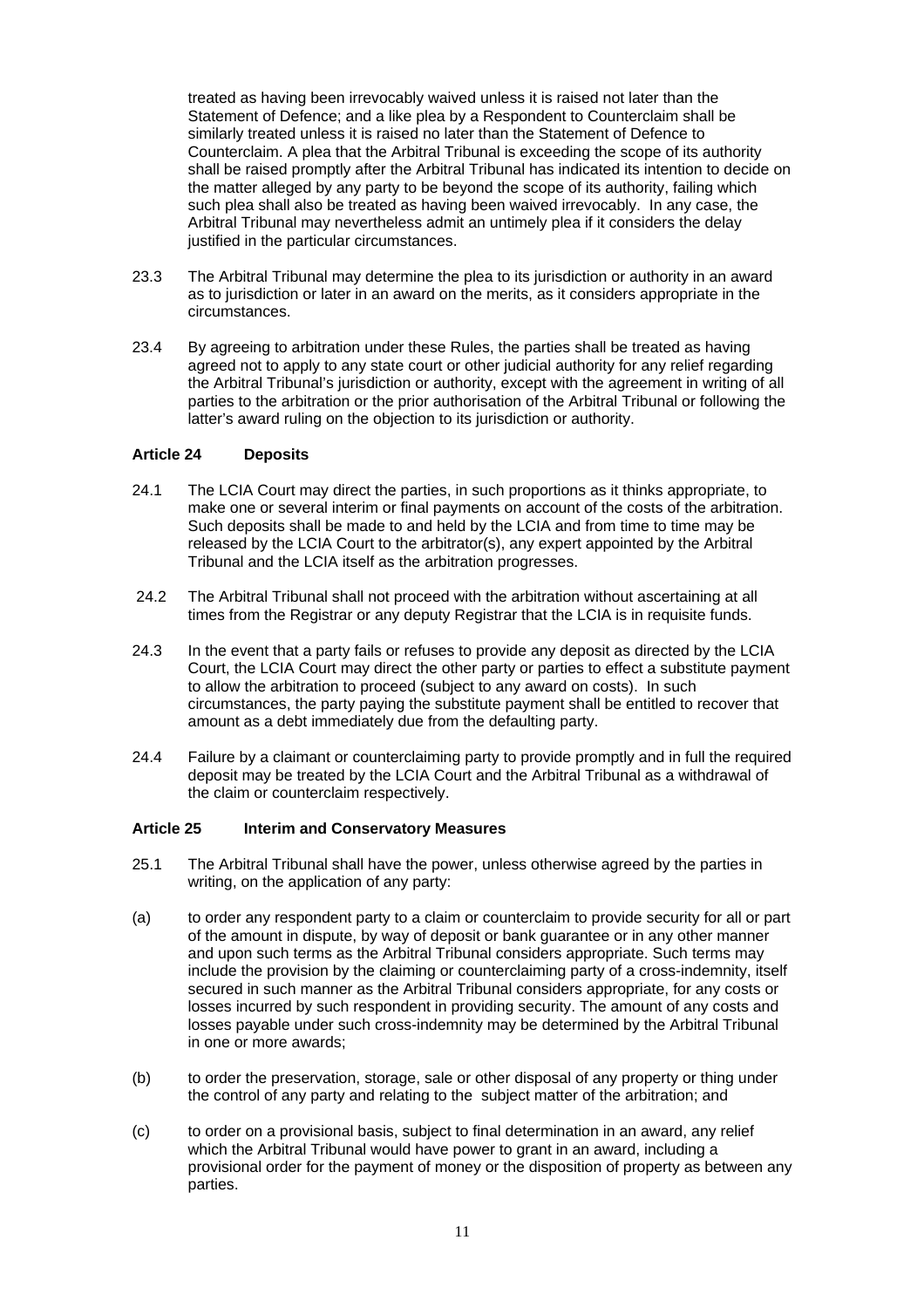- 25.2 The Arbitral Tribunal shall have the power, upon the application of a party, to order any claiming or counterclaiming party to provide security for the legal or other costs of any other party by way of deposit or bank guarantee or in any other manner and upon such terms as the Arbitral Tribunal considers appropriate. Such terms may include the provision by that other party of a cross-indemnity, itself secured in such manner as the Arbitral Tribunal considers appropriate, for any costs and losses incurred by such claimant or counterclaimant in providing security. The amount of any costs and losses payable under such cross-indemnity may be determined by the Arbitral Tribunal in one or more awards. In the event that a claiming or counterclaiming party does not comply with any order to provide security, the Arbitral Tribunal may stay that party's claims or counterclaims or dismiss them in an award.
- 25.3 The power of the Arbitral Tribunal under Article 25.1 shall not prejudice howsoever any party's right to apply to any state court or other judicial authority for interim or conservatory measures before the formation of the Arbitral Tribunal and, in exceptional cases, thereafter. Any application and any order for such measures after the formation of the Arbitral Tribunal shall be promptly communicated by the applicant to the Arbitral Tribunal and all other parties. However, by agreeing to arbitration under these Rules, the parties shall be taken to have agreed not to apply to any state court or other judicial authority for any order for security for its legal or other costs available from the Arbitral Tribunal under Article 25.2.

### **Article 26 The Award**

- 26.1 The Arbitral Tribunal shall make its award in writing and, unless all parties agree in writing otherwise, shall state the reasons upon which its award is based. The award shall also state the date when the award is made and the seat of the arbitration; and it shall be signed by the Arbitral Tribunal or those of its members assenting to it.
- 26.2 If any arbitrator fails to comply with the mandatory provisions of any applicable law relating to the making of the award, having been given a reasonable opportunity to do so, the remaining arbitrators may proceed in his absence and state in their award the circumstances of the other arbitrator's failure to participate in the making of the award.
- 26.3 Where there are three arbitrators and the Arbitral Tribunal fails to agree on any issue, the arbitrators shall decide that issue by a majority. Failing a majority decision on any issue, the chairman of the Arbitral Tribunal shall decide that issue.
- 26.4 If any arbitrator refuses or fails to sign the award, the signatures of the majority or (failing a majority) of the chairman shall be sufficient, provided that the reason for the omitted signature is stated in the award by the majority or chairman.
- 26.5 The sole arbitrator or chairman shall be responsible for delivering the award to the LCIA Court, which shall transmit certified copies to the parties provided that the costs of arbitration have been paid to the LCIA in accordance with Article 28.
- 26.6 An award may be expressed in any currency. The Arbitral Tribunal may order that simple or compound interest shall be paid by any party on any sum awarded at such rates as the Arbitral Tribunal determines to be appropriate, without being bound by legal rates of interest imposed by any state court, in respect of any period which the Arbitral Tribunal determines to be appropriate ending not later than the date upon which the award is complied with.
- 26.7 The Arbitral Tribunal may make separate awards on different issues at different times. Such awards shall have the same status and effect as any other award made by the Arbitral Tribunal.
- 26.8 In the event of a settlement of the parties' dispute, the Arbitral Tribunal may render an award recording the settlement if the parties so request in writing (a "Consent Award"), provided always that such award contains an express statement that it is an award made by the parties' consent. A Consent Award need not contain reasons. If the parties do not require a consent award, then on written confirmation by the parties to the LCIA Court that a settlement has been reached, the Arbitral Tribunal shall be discharged and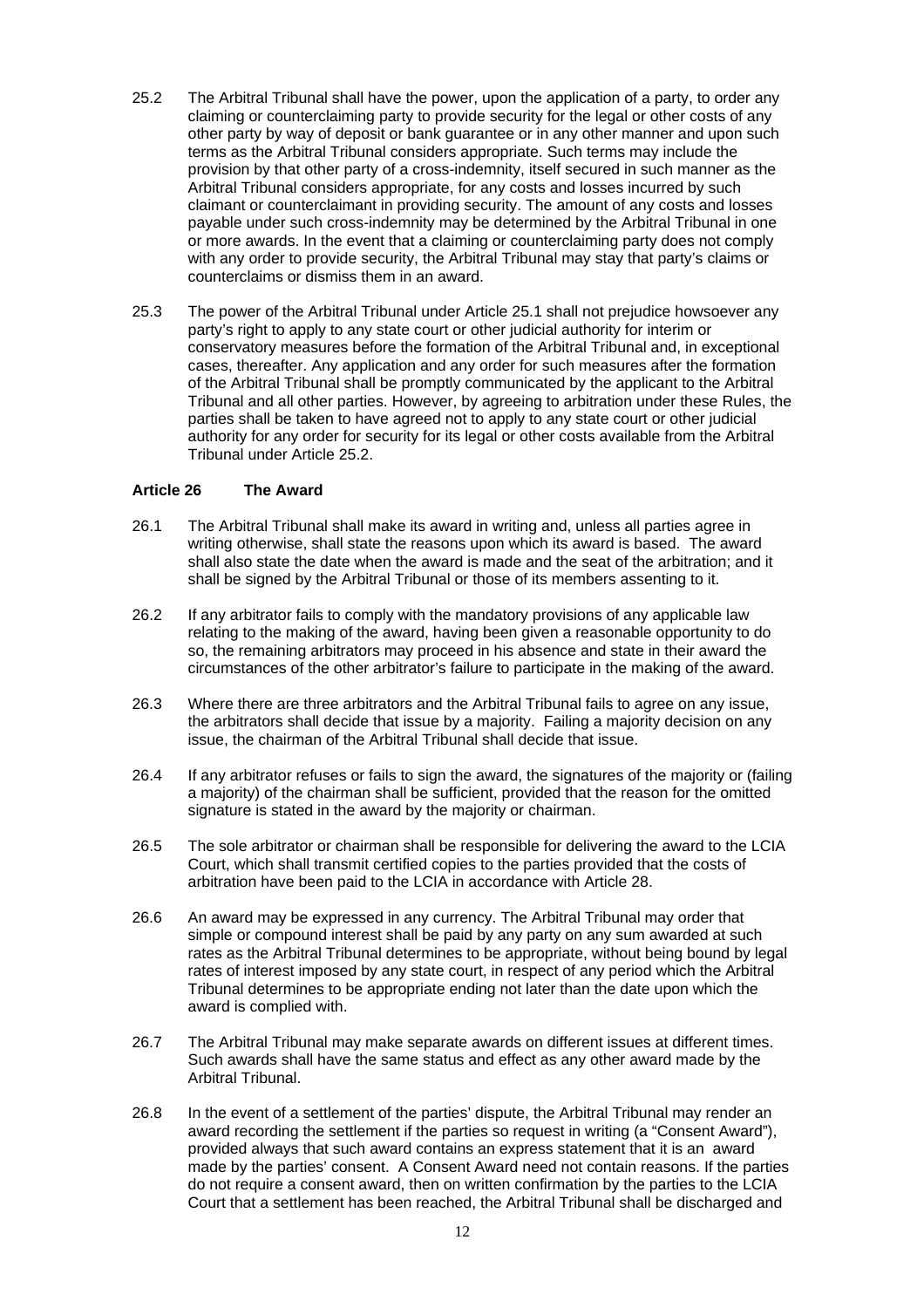the arbitration proceedings concluded, subject to payment by the parties of any outstanding costs of the arbitration under Article 28.

26.9 All awards shall be final and binding on the parties. By agreeing to arbitration under these Rules, the parties undertake to carry out any award immediately and without any delay (subject only to Article 27); and the parties also waive irrevocably their right to any form of appeal, review or recourse to any state court or other judicial authority, insofar as such waiver may be validly made.

### **Article 27 Correction of Awards and Additional Awards**

- 27.1 Within 30 days of receipt of any award, or such lesser period as may be agreed in writing by the parties, a party may by written notice to the Registrar (copied to all other parties) request the Arbitral Tribunal to correct in the award any errors in computation, clerical or typographical errors or any errors of a similar nature. If the Arbitral Tribunal considers the request to be justified, it shall make the corrections within 30 days of receipt of the request. Any correction shall take the form of separate memorandum dated and signed by the Arbitral Tribunal or (if three arbitrators) those of its members assenting to it; and such memorandum shall become part of the award for all purposes.
- 27.2 The Arbitral Tribunal may likewise correct any error of the nature described in Article 27.1 on its own initiative within 30 days of the date of the award, to the same effect.
- 27.3 Within 30 days of receipt of the final award, a party may by written notice to the Registrar (copied to all other parties), request the Arbitral Tribunal to make an additional award as to claims or counterclaims presented in the arbitration but not determined in any award. If the Arbitral Tribunal considers the request to be justified, it shall make the additional award within 60 days of receipt of the request. The provisions of Article 26 shall apply to any additional award.

### **Article 28 Arbitration and Legal Costs**

- 28.1 The costs of the arbitration (other than the legal or other costs incurred by the parties themselves) shall be determined by the LCIA Court in accordance with the Schedule of Costs. The parties shall be jointly and severally liable to the Arbitral Tribunal and the LCIA for such arbitration costs.
- 28.2 The Arbitral Tribunal shall specify in the award the total amount of the costs of the arbitration as determined by the LCIA Court. Unless the parties agree otherwise in writing, the Arbitral Tribunal shall determine the proportions in which the parties shall bear all or part of such arbitration costs. If the Arbitral Tribunal has determined that all or any part of the arbitration costs shall be borne by a party other than a party which has already paid them to the LCIA, the latter party shall have the right to recover the appropriate amount from the former party.
- 28.3 The Arbitral Tribunal shall also have the power to order in its award that all or part of the legal or other costs incurred by a party be paid by another party, unless the parties agree otherwise in writing. The Arbitral Tribunal shall determine and fix the amount of each item comprising such costs on such reasonable basis as it thinks fit.
- 28.4 Unless the parties otherwise agree in writing, the Arbitral Tribunal shall make its orders on both arbitration and legal costs on the general principle that costs should reflect the parties' relative success and failure in the award or arbitration, except where it appears to the Arbitral Tribunal that in the particular circumstances this general approach is inappropriate. Any order for costs shall be made with reasons in the award containing such order.
- 28.5 If the arbitration is abandoned, suspended or concluded, by agreement or otherwise, before the final award is made, the parties shall remain jointly and severally liable to pay to the LCIA and the Arbitral Tribunal the costs of the arbitration as determined by the LCIA Court in accordance with the Schedule of Costs. In the event that such arbitration costs are less than the deposits made by the parties, there shall be a refund by the LCIA in such proportion as the parties may agree in writing, or failing such agreement, in the